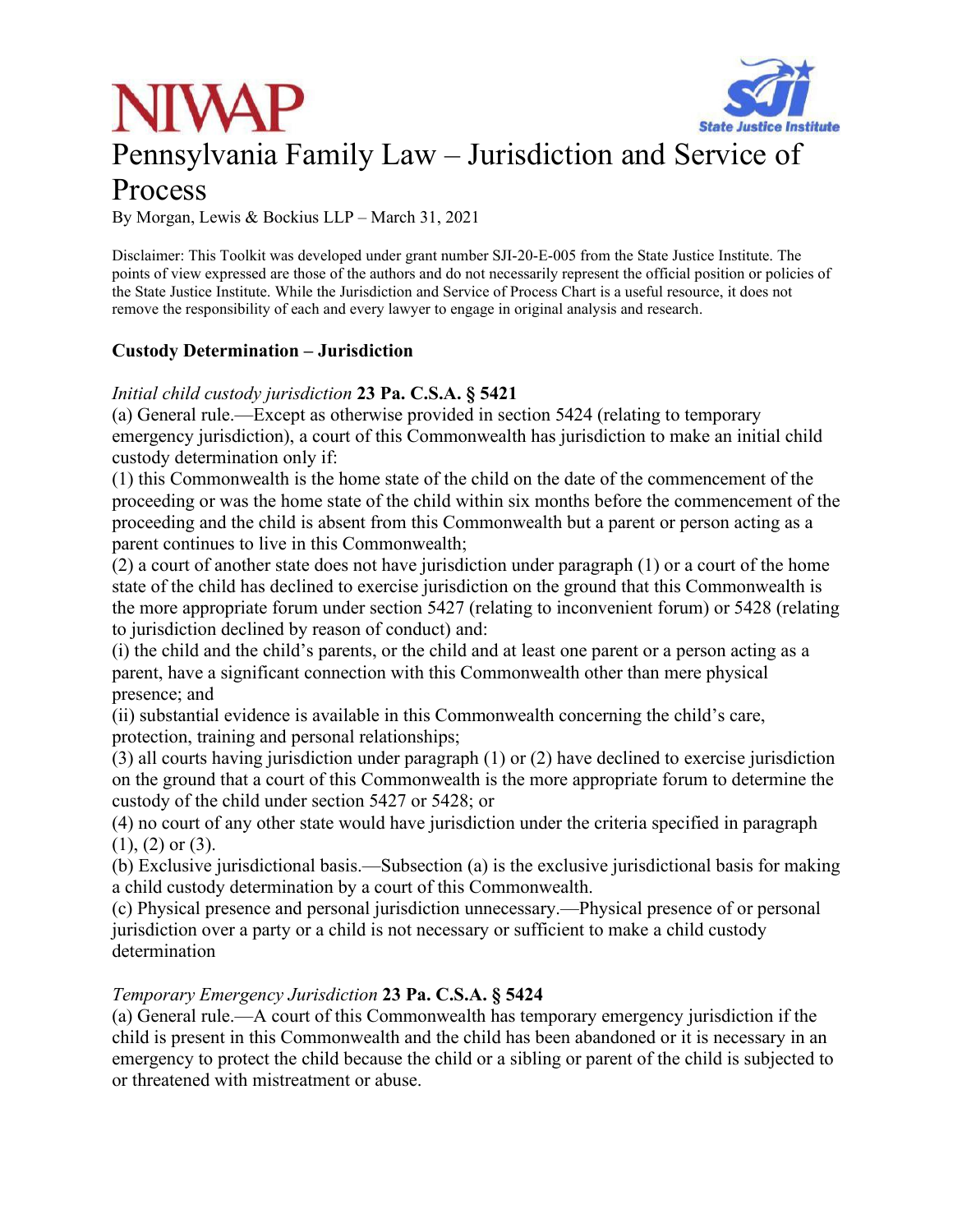# **NIVAF**



(b) No previous custody determination or proceeding.—If there is no previous child custody determination that is entitled to be enforced under this chapter and a child custody proceeding has not been commenced in a court of a state having jurisdiction under sections 5421 (relating to initial child custody jurisdiction) through 5423 (relating to jurisdiction to modify determination), a child custody determination made under this section remains in effect until an order is obtained from a court of a state having jurisdiction under sections 5421 through 5423. If a child custody proceeding has not been or is not commenced in a court of a state having jurisdiction under sections 5421 through 5423, a child custody determination made under this section becomes a final determination if it so provides and this Commonwealth becomes the home state of the child. (c) Previous custody determination or proceeding.—If there is a previous child custody determination that is entitled to be enforced under this chapter or a child custody proceeding has been commenced in a court of a state having jurisdiction under sections 5421 through 5423, any order issued by a court of this Commonwealth under this section must specify in the order a period that the court considers adequate to allow the person seeking an order to obtain an order from the state having jurisdiction under sections 5421 through 5423. The order issued in this Commonwealth remains in effect until an order is obtained from the other state within the period specified or the period expires.

(d) Mandatory communication between courts.—A court of this Commonwealth which has been asked to make a child custody determination under this section, upon being informed that a child custody proceeding has been commenced in or a child custody determination has been made by a court of a state having jurisdiction under sections 5421 through 5423, shall immediately communicate with the other court. A court of this Commonwealth which is exercising jurisdiction pursuant to sections 5421 through 5423, upon being informed that a child custody proceeding has been commenced in or a child custody determination has been made by a court of another state under a statute similar to this section, shall immediately communicate with the court of that state to resolve the emergency, protect the safety of the parties and the child and determine a period for the duration of the temporary order.

A mother's claim that the father, who was in Louisiana, sexually and physically abused the mother and the child against the father's claim that the marriage was a happy one did qualify the court for emergency jurisdiction. See O'Gwynn v. Herbert, 878 A.2d 119, 126 (Pa. Super. Ct. 2005) (decided under predecessor statute). The court held that "emergency jurisdiction under the [Uniform Child Custody Jurisdiction Act] UCCJA must be reserved for situations in which the child is in immediate danger of suffering harm." Id.; see also Lucas v. Lucas, 882 A.2d 523, 531 (Pa. Super. Ct. 2005)(decided under previous statute) (holding that a father's failure to pay financial support who had also moved away do not amount to abandonment to rise to the level of emergency jurisdiction).

At times when the situation poses an immediate threat to the safety of the child, officials may temporarily deprive a parent of custody without parental consent or court order. See Egervary v. Rooney, 80 F. Supp. 2d 491, 509 (E.D. Pa. 2000), rev'd on other grounds, 366 F.3d 238 (3d Cir. 2004) (applying Pennsylvania law; decided under predecessor statute). Even when the threat justifies the removal of the child, the state must quickly initiate a post-deprivation hearing. Id.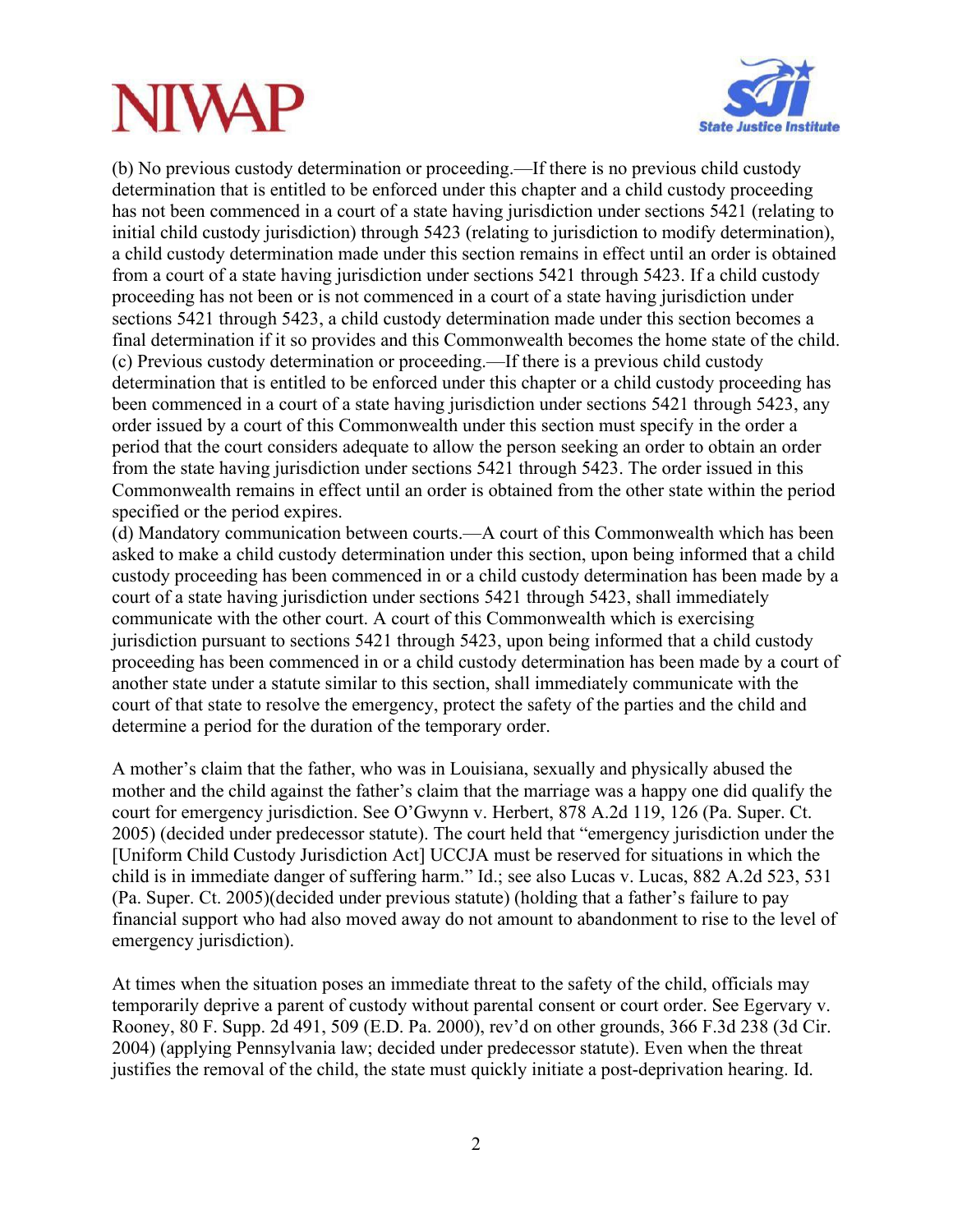



#### **Custody Determination – Service/Notification Requirements**

#### *Registration of child custody determination* **23 Pa. C.S.A. § 5445**

(a) General rule.—A child custody determination issued by a court of another state may be registered in this Commonwealth, with or without a simultaneous request for enforcement, by sending to the appropriate court in this Commonwealth:

(1) a letter or other document requesting registration;

(2) two copies, including one certified copy, of the determination sought to be registered and a statement under penalty of perjury that to the best of the knowledge and belief of the person seeking registration the order has not been modified; and

(3) except as otherwise provided in section 5429 (relating to information to be submitted to court), the name and address of the person seeking registration and any parent or person acting as a parent who has been awarded custody or visitation in the child custody determination sought to be registered.

(b) Duties of registering court.—On receipt of the documents required by subsection (a), the registering court shall:

(1) cause the determination to be filed as a foreign judgment, together with one copy of any accompanying documents and information, regardless of their form; and

(2) serve notice upon the persons named pursuant to subsection  $(a)(3)$  and provide them with an opportunity to contest the registration in accordance with this section.

(c) Notice.—The notice required by subsection (b)(2) must state that:

(1) a registered determination is enforceable as of the date of the registration in the same manner as a determination issued by a court of this Commonwealth;

(2) a hearing to contest the validity of the registered determination must be requested within 20 days after service of notice; and

(3) failure to contest the registration will result in confirmation of the child custody determination and preclude further contest of that determination with respect to any matter that could have been asserted.

(d) Contest over validity of registered order.—A person seeking to contest the validity of a registered order must request a hearing within 20 days after service of the notice. At that hearing, the court shall confirm the registered order unless the person contesting registration establishes that:

(1) the issuing court did not have jurisdiction under Subchapter B (relating to jurisdiction);

(2) the child custody determination sought to be registered has been vacated, stayed or modified by a court having jurisdiction to do so under Subchapter B; or

(3) the person contesting registration was entitled to notice, but notice was not given in accordance with the standards of section 5408 (relating to notice to persons outside Commonwealth), in the proceedings before the court that issued the order for which registration is sought.

(e) Failure to contest.—If a timely request for a hearing to contest the validity of the registration is not made, the registration is confirmed as a matter of law and the person requesting registration and all persons served must be notified of the confirmation.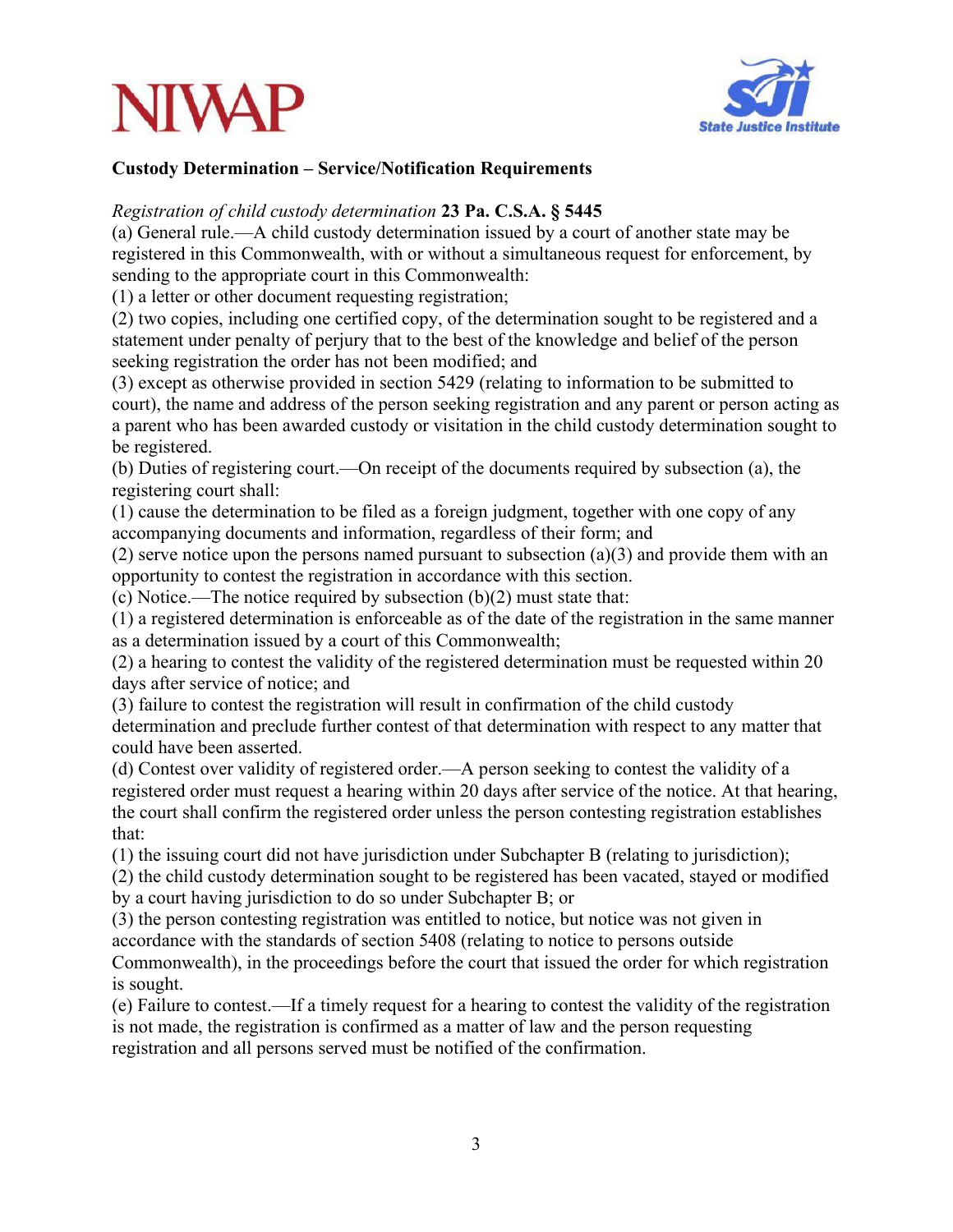### **NIVA**



(f) Res judicata.—Confirmation of a registered order, whether by operation of law or after notice and hearing, precludes further contest of the order with respect to any matter that could have been asserted at the time of registration.

#### *Service of petition and order* **23 Pa. C.S.A. § 5449**

Except as otherwise provided in section 5451 (relating to warrant to take physical custody of child), the petition and order must be served by any method authorized by the laws of this Commonwealth upon respondent and any person who has physical custody of the child. Service on Minors or Incapacitated Persons Pa. R.C.P. No. 441

(a) Service of legal papers other than original process upon a party who is a minor shall be made in the manner prescribed by Rule 440 upon the party's attorney of record or, if none, the party's guardian. If the party has no attorney of record or guardian, service may be made upon the minor.

(b) Service of legal papers other than original process upon a party who is an incapacitated person shall be made in the manner prescribed by Rule 440 upon the party's guardian, guardian ad litem or attorney of record.

#### **Paternity and Child Support Proceeding – Jurisdiction**

#### *Bases for Jurisdiction over Nonresident* 23 **Pa. C.S.A. § 7201**

(a) Jurisdiction.—In a proceeding to establish or enforce a support order or to determine parentage of a child, a tribunal of this State may exercise personal jurisdiction over a nonresident individual or the individual's guardian or conservator if any of the following apply:

(1) The individual is personally served with a writ of summons, complaint or other appropriate pleading within this State.

(2) The individual submits to the jurisdiction of this State by consent in a record, by entering a general appearance or by filing a responsive document having the effect of waiving any contest to personal jurisdiction.

(3) The individual resided with the child in this State.

(4) The individual resided in this State and provided prenatal expenses or support for the child.

(5) The child resides in this State as a result of the acts or directives of the individual.

(6) The individual engaged in sexual intercourse in this State and the child may have been conceived by that act of intercourse.

(7) The individual acknowledged parentage of the child on a form filed with the department under section 5103 (relating to acknowledgment and claim of paternity).

(8) There is any other basis consistent with the constitutions of this State and the United States for the exercise of personal jurisdiction.

(b) Modification.—The bases of personal jurisdiction set forth in subsection (a) or in any other law of this State may not be used to acquire personal jurisdiction for a tribunal of this State to modify a child support order of another state unless the requirements of section 7611 (relating to modification of child support order of another state) are met or, in the case of a foreign support order, unless the requirements of section 7615 (relating to jurisdiction to modify child support order of a foreign country) are met.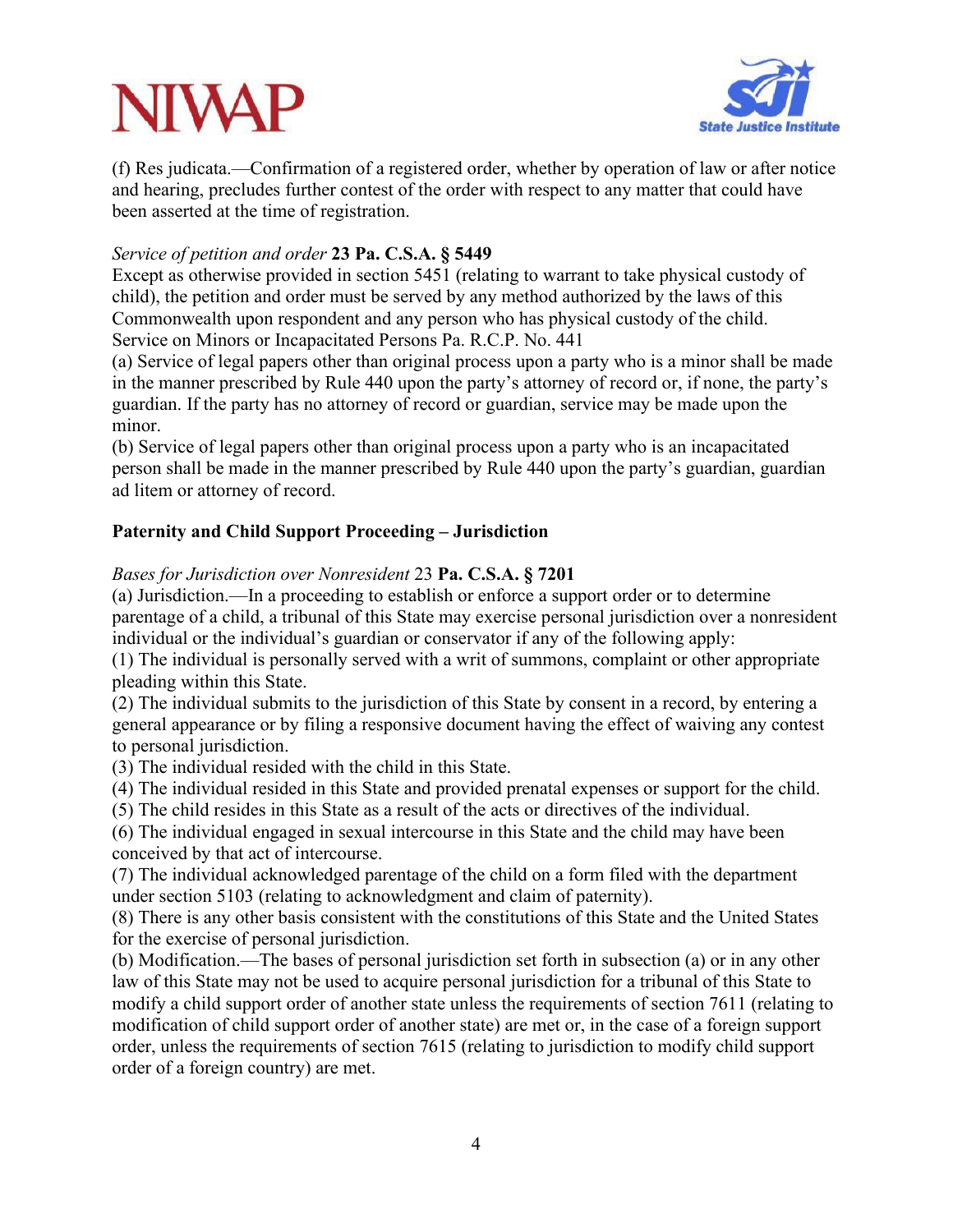### **NIWA**



*Continuing, exclusive jurisdiction to modify child support orders* **23 Pa. C.S.A. § 7205**

(a) Extent.—A tribunal of this State that has issued a child support order consistent with the law of this State has and shall exercise continuing, exclusive jurisdiction to modify the child support order if the order is the controlling order and:

(1) at the time of the filing of a request for modification this State is the residence of the obligor, the individual obligee or the child for whose benefit the support order is issued; or

(2) even if this State is not the residence of the obligor, the individual obligee or the child for whose benefit the support order is issued, the parties consent in a record or in open court that the tribunal of this State may continue to exercise jurisdiction to modify the order.

(b) Restriction.—A tribunal of this State that has issued a child support order consistent with the law of this State may not exercise its continuing, exclusive jurisdiction to modify the order if: (1) all of the parties who are individuals file consent in a record with the tribunal of this State that a tribunal of another state, that has jurisdiction over at least one of the parties who is an individual or that is located in the state of residence of the child, may modify the order and assume continuing, exclusive jurisdiction; or

(2) the order is not the controlling order.

(c) Deleted by 2015, Dec. 28, P.L. 559, No. 94, § 10, imd. effective.

(d) Faith and credit.—If a tribunal of another state has issued a child support order under a law substantially similar to this part which modifies a child support order of a tribunal of this State, tribunals of this State shall recognize the continuing, exclusive jurisdiction of the tribunal of the other state.

(d.1) Modification.—A tribunal of this State that lacks continuing, exclusive jurisdiction to modify a child support order may serve as an initiating tribunal to request a tribunal of another state to modify a support order issued in that state.

(e) Interim orders.—A temporary support order issued ex parte or pending resolution of a jurisdictional conflict does not create continuing, exclusive jurisdiction in the issuing tribunal. Continuing jurisdiction to enforce child support orders 23 Pa. C.S.A. § 7206

(a) Initiating tribunal.—A tribunal of this State that has issued a child support order consistent with the law of this State may serve as an initiating tribunal to request a tribunal of another state to enforce:

(1) the order, if the order is the controlling order and has not been modified by a tribunal of another state that assumed jurisdiction under a law substantially similar to this part; or (2) a money judgment for arrears of support and interest on the order that accrued before a

determination that an order of a tribunal of another state is the controlling order.

(b) Responding tribunal.—A tribunal of this State having continuing jurisdiction over a support order may act as a responding tribunal to enforce the order.

#### *Determination of controlling child support order* **23 Pa. C.S.A. § 7207**

(a) Single child support order.—If a proceeding is brought under this part and only one tribunal has issued a child support order, the order of that tribunal controls and must be so recognized. (a.1) Multiple orders.—If a proceeding is brought under this part and two or more child support orders have been issued by tribunals of this State, another state or a foreign country with regard to the same obligor and same child, a tribunal of this State having personal jurisdiction over both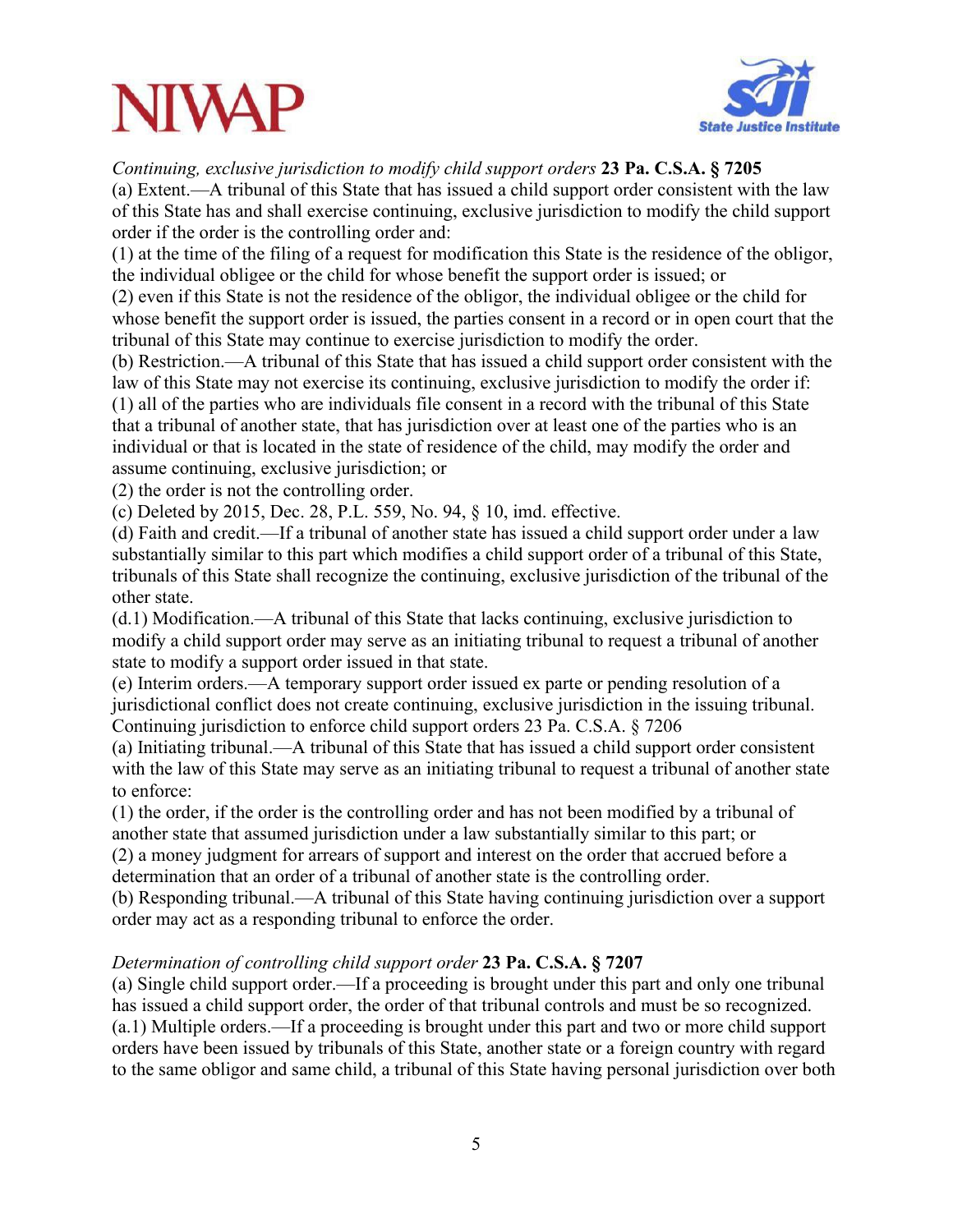# **NIVAF**



the obligor and the individual obligee shall apply the following rules and by order shall determine which order controls and must be recognized:

(1) If only one of the tribunals would have continuing, exclusive jurisdiction under this part, the order of that tribunal controls.

(2) If more than one of the tribunals would have continuing, exclusive jurisdiction under this part, an order issued by a tribunal in the current home state of the child controls and must be so recognized, but, if an order has not been issued in the current home state of the child, the order most recently issued controls and must be so recognized.

(3) If none of the tribunals would have continuing, exclusive jurisdiction under this part, the tribunal of this State shall issue a child support order, which controls.

(a.2) Request to determine controlling order.—If two or more child support orders have been issued for the same obligor and the same child, upon request of a party who is an individual or which is a support enforcement agency, a tribunal of this State having personal jurisdiction over both the obligor and the obligee who is an individual shall determine which order controls under subsection (a.1). The request may be filed with a registration for enforcement or registration for modification under Chapter 76 (relating to registration, enforcement and modification of support order) or may be filed as a separate proceeding. The request to determine which is the controlling order must be accompanied by a copy of every child support order in effect and the applicable record of payments. The requesting party shall give notice of the request to each party whose rights may be affected by the determination.

(b) Exclusive jurisdiction.—The tribunal that issued the controlling order under subsection (a), (a.1) or (a.2) is the tribunal that has continuing jurisdiction under section 7205 (relating to continuing, exclusive jurisdiction to modify child support orders) or 7206 (relating to continuing jurisdiction to enforce child support orders).

(c) Basis of order.—A tribunal of this State which determines by order the identity of the controlling order under subsection  $(a.1)(1)$  or  $(2)$  or  $(a.2)$  or which issues a new controlling order under subsection (a.1)(3) shall state all of the following in that order:

(1) The basis upon which the tribunal made its determination.

(2) The amount of prospective support, if any.

(3) The total amount of consolidated arrears and accrued interest, if any, under all of the orders after all payments made are credited under section 7209 (relating to credit for payments). (d) Filing of copy of order.—Within 30 days after issuance of an order determining the identity of the controlling order, the party obtaining the determining order shall file a certified copy of it with each tribunal that issued or registered an earlier order of child support. A party or support enforcement agency that obtains a determining order and fails to file a certified copy is subject to appropriate sanctions by a tribunal in which the issue of failure to file arises. Failure to file a copy of the determining order does not affect the validity or enforceability of the controlling order.

(e) Recognition.—An order which has been determined to be the controlling order or a judgment for consolidated arrears of support and interest, if any, made under this section must be recognized in proceedings under this part.

*Application of part to nonresident subject to personal jurisdiction* **23 Pa. C.S.A. § 7202**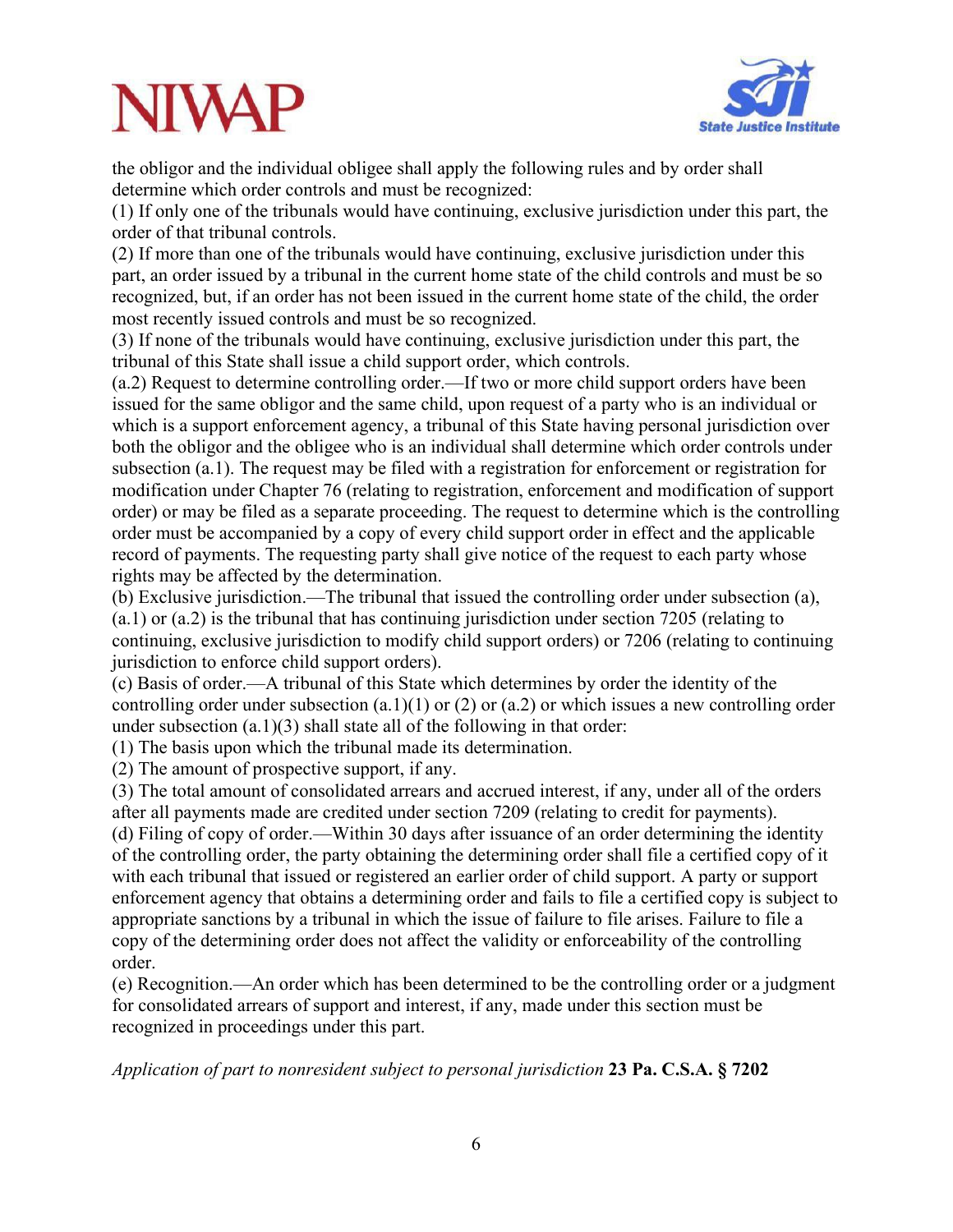# **NIVA**



A tribunal of this State exercising personal jurisdiction over a nonresident in a proceeding under this part, under other law of this State relating to a support order or recognizing a foreign support order, may receive evidence from outside this State under section 7316 (relating to special rules of evidence and procedure), communicate with a tribunal outside this State pursuant to section 7317 (relating to communications between tribunals) and obtain discovery through a tribunal outside this State under section 7318 (relating to assistance with discovery). In all other respects, Chapter 71 (relating to general provisions), 72 (relating to jurisdiction), 73 (relating to civil provisions of general application), 74 (relating to establishment of support order or determination of parentage), 75 (relating to enforcement of support order without registration) or 76 (relating to registration, enforcement and modification of support order) do not apply, and the tribunal shall apply the procedural and substantive law of this State.

#### *Continuing exclusive jurisdiction to modify spousal support order* **23 Pa. C.S.A. § 7211**

(a) Modification.—A tribunal of this State issuing a spousal support order consistent with the law of this State has continuing, exclusive jurisdiction to modify the spousal support order throughout the existence of the support obligation.

(b) Prohibition.—A tribunal of this State may not modify a spousal support order issued by a tribunal of another state or a foreign country having continuing, exclusive jurisdiction over that order under the law of that state or foreign country.

(c) Tribunal.—A tribunal of this State that has continuing, exclusive jurisdiction over a spousal support order may serve as:

(1) an initiating tribunal to request a tribunal of another state to enforce the spousal support order issued in this State; or

(2) a responding tribunal to enforce or modify the spousal support order issued by the tribunal.

#### **Paternity and Child Support Proceeding – Service/Notification Requirements**

#### *Procedure to register for enforcement* **23 Pa. C.S.A. § 7602**

(a) General rule.—Except as otherwise provided in section 77A06 (relating to registration of convention support order), a support order or income-withholding order of another state or a foreign support order may be registered in this State by sending all of the following records to the appropriate tribunal in this State:

(1) A letter of transmittal to the tribunal requesting registration and enforcement.

(2) Two copies, including one certified copy, of the order to be registered, including any modification of the order.

(3) A sworn statement by the person requesting registration or a certified statement by the custodian of the records showing the amount of any arrearage.

(4) The name of the obligor and, if known:

(i) the obligor's address and Social Security number;

(ii) the name and address of the obligor's employer and any other source of income of the obligor; and

(iii) a description and the location of property of the obligor in this State not exempt from execution.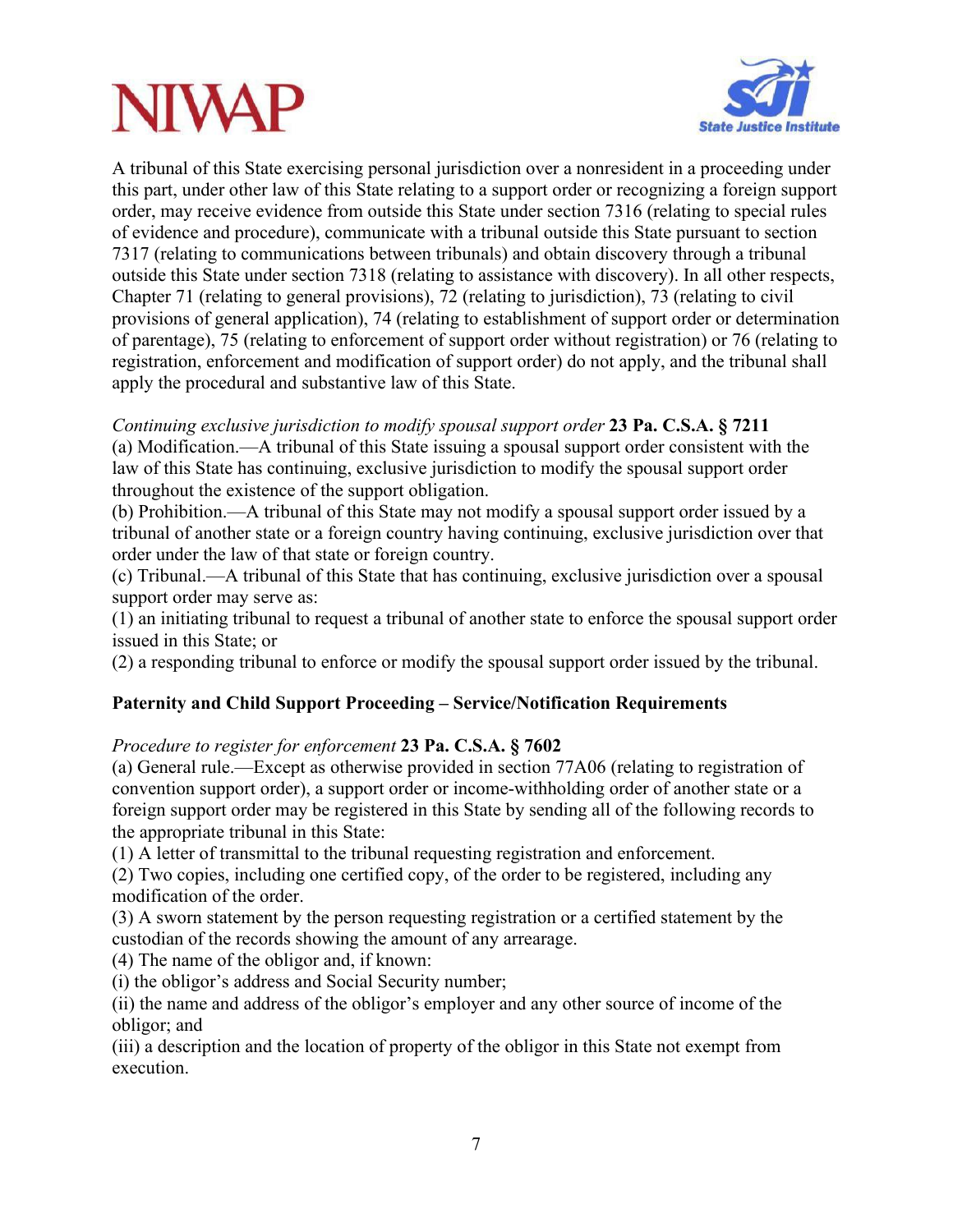# **NIVA**



(5) Except as set forth in section 7312 (relating to nondisclosure of information in exceptional circumstances), the name and address of the obligee and, if applicable, the agency or person to whom support payments are to be remitted.

(b) Docketing.—On receipt of a request for registration, the registering tribunal shall file the order as an order of a tribunal of another state or a foreign support order, together with one copy of the documents and information, regardless of their form.

(c) Simultaneous relief.—A petition or comparable pleading seeking a remedy that must be affirmatively sought under other law of this State may be filed at the same time as the request for registration or later. The pleading must specify the grounds for the remedy sought.

(d) Multiple orders.—If two or more orders are in effect, the person requesting registration shall do all of the following:

(1) Furnish to the tribunal a copy of every support order asserted to be in effect in addition to the documents specified in this section.

(2) Specify the order alleged to be the controlling order, if any.

(3) Specify the amount of consolidated arrears, if any.

(e) Request for determination.—A request for a determination of which is the controlling order may be filed separately or with a request for registration and enforcement or for registration and modification. The person requesting registration shall give notice of the request to each party whose rights may be affected by the determination.

#### **Child Abuse/Neglect Proceeding – Jurisdiction**

#### **23 Pa. C.S.A. § 6103**

(a) General rule.—The court shall have jurisdiction over all proceedings under this chapter. (b) Effect of departure and nonresidence.—The right of the plaintiff to relief under this chapter shall not be affected by either of the following:

(1) The plaintiff's leaving the residence or household to avoid further abuse.

(2) The defendant's absence from this Commonwealth or the defendant's nonresidence in this Commonwealth, provided that the court has personal jurisdiction over the defendant in accordance with 42 Pa. C.S. § 5322 (relating to bases of personal jurisdiction over persons outside this Commonwealth).

#### **Child Abuse/Neglect Proceeding – Service/Notification Requirements**

#### **23 Pa. C.S.A. § 6109**

(a) Issuance.—A copy of an order under this chapter shall be issued to the plaintiff, the defendant and the police department with appropriate jurisdiction to enforce the order or agreement in accordance with the provisions of this chapter or as ordered by the court or hearing officer. (b) Placement in registry.—Upon receipt of an order, the police department shall immediately place the order in a county registry of protection orders. The police department shall assure that the registry is current at all times and that orders are removed upon expiration thereof. County registries shall not be required when the Pennsylvania State Police registry provided for in section 6105(e) (relating to responsibilities of law enforcement agencies) is established and is fully operational.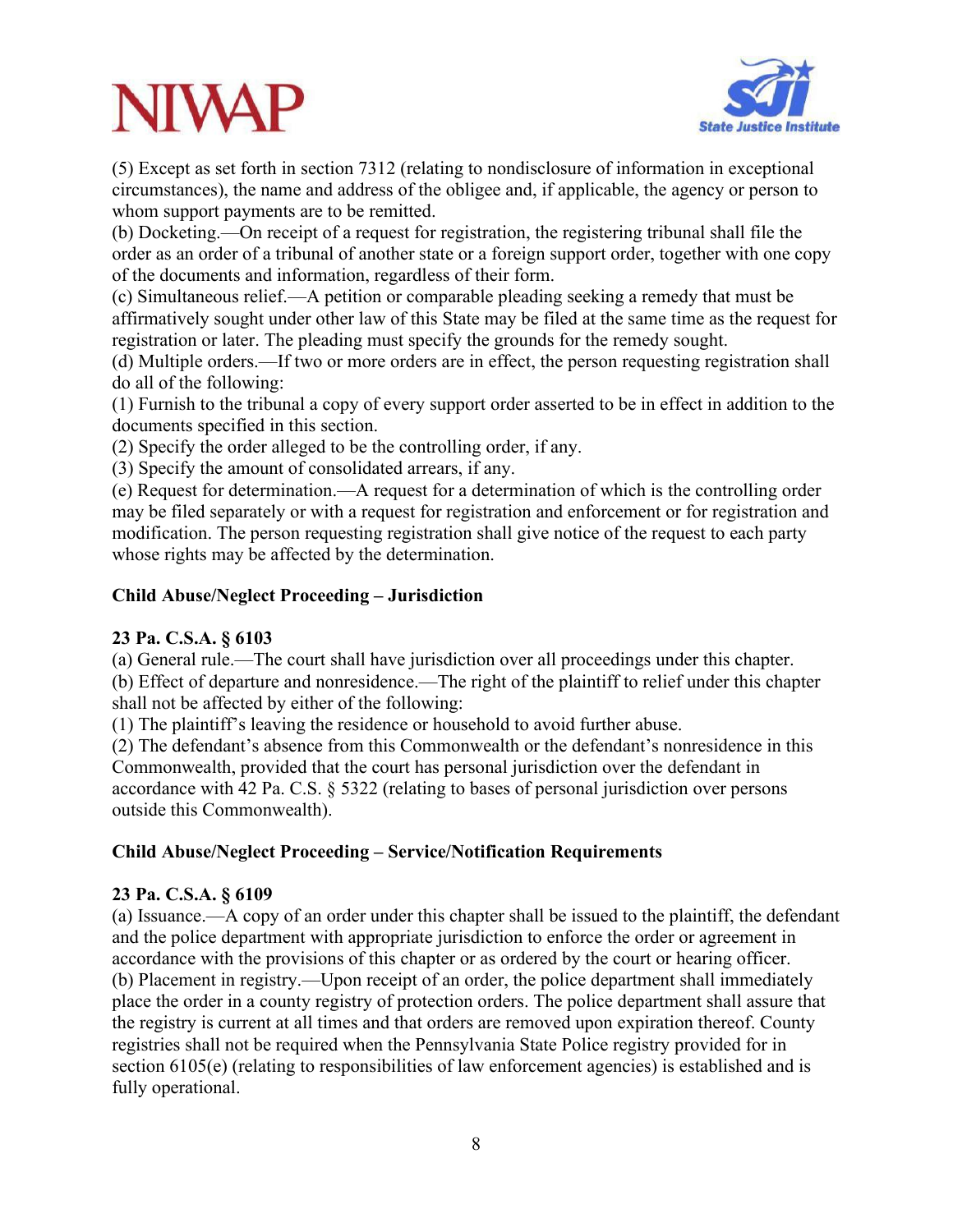



#### **Divorce and Legal Separation – Jurisdiction**

#### **Bases of Jurisdiction 23 Pa. C.S.A. § 3104**

(a) Jurisdiction.—The courts shall have original jurisdiction in cases of divorce and for the annulment of void or voidable marriages and shall determine, in conjunction with any decree granting a divorce or annulment, the following matters, if raised in the pleadings, and issue appropriate decrees or orders with reference thereto, and may retain continuing jurisdiction thereof:

(1) The determination and disposition of property rights and interests between spouses, including any rights created by any antenuptial, postnuptial or separation agreement and including the partition of property held as tenants by the entireties or otherwise and any accounting between them, and the order of any spousal support, alimony, alimony pendente

lite, counsel fees or costs authorized by law.

(2) The future care, custody and visitation rights as to children of the marriage or purported marriage.

(3) Any support or assistance which shall be paid for the benefit of any children of the marriage or purported marriage.

(4) Any property settlement involving any of the matters set forth in paragraphs (1), (2) and (3) as submitted by the parties.

(5) Any other matters pertaining to the marriage and divorce or annulment authorized by law and which fairly and expeditiously may be determined and disposed of in such action.

(b) Residence and domicile of parties.—No spouse is entitled to commence an action for divorce or annulment under this part unless at least one of the parties has been a bona fide resident in this Commonwealth for at least six months immediately previous to the commencement of the action. Both parties shall be competent

witnesses to prove their respective residence, and proof of actual residence within this Commonwealth for six months shall create a presumption of domicile within this Commonwealth.

(c) Powers of court.—The court has authority to entertain an action under this part notwithstanding the fact that the marriage of the parties and the cause for divorce occurred outside of this Commonwealth and that both parties were at the time of the occurrence domiciled outside this Commonwealth. The court also has the power to annul void or voidable marriages celebrated outside this Commonwealth at a time when neither party was domiciled within this Commonwealth.

(d) Foreign forum.—After the dissolution or annulment of a marriage in a foreign forum where a matter under

subsection (a) has not been decided, a court of this Commonwealth shall have jurisdiction to determine a matter

under subsection (a) to the fullest extent allowed under the Constitution of the United States.

#### **Divorce and Legal Separation – Service/Notification Requirements**

#### **Pa. R.C.P. No. 1920.4**

(a) Service of original process and proof of service in an action pursuant to this chapter shall be in accordance with Rule 1930.4.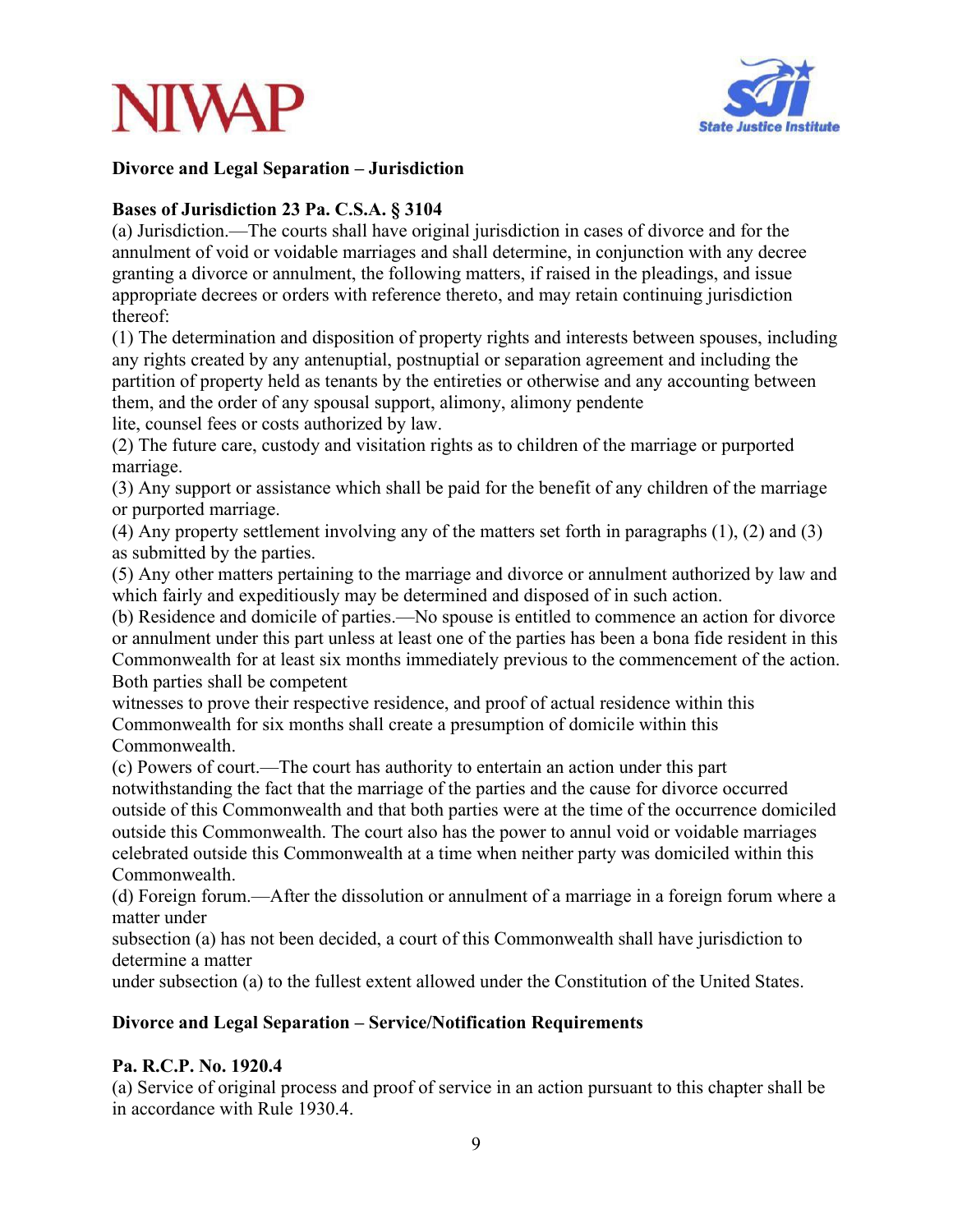

(b) Service of the complaint in the manner provided by Rule 1930.4 shall constitute service of process with respect to any claim which may under the Divorce Code be joined with an action of divorce or for annulment.

(c) In an action under Section 3301(d)1 of the Divorce Code, if no appearance has been entered and plaintiff avers that defendant cannot be located after diligent search, the court may waive service of the affidavit.

(d) The defendant may accept service of the complaint as provided by Rule 1930.4. Acceptance of service shall not be deemed collusive.

#### **Adoption Proceeding – Jurisdiction**

### *Requirements* **23 Pa. C.S.A. § 2301**

The court of common pleas of each county shall exercise through the appropriate division original jurisdiction over voluntary relinquishment, involuntary termination and adoption proceedings.

### **23 Pa.C.S.A. § 2302**

Proceedings for voluntary relinquishment, involuntary termination and adoption may be brought in the court of

the county:

(1) Where the parent or parents or the adoptee or the person or persons who have filed a report of intention to adopt required by section 2531 (relating to report of intention to adopt) reside. (2) In which is located an office of an agency having custody of the adoptee or in the county

where the agency having placed the adoptee is located.

(3) With leave of court, in which the adoptee formerly resided.

#### *Simultaneous proceedings* **23 Pa. C.S.A. § 7204**

(a) Permissible.—A tribunal of this State may exercise jurisdiction to establish a support order if the petition or comparable pleading is filed after a petition or comparable pleading is filed in another state or a foreign country only if all of the following apply:

(1) The petition or comparable pleading in this State is filed before the expiration of the time allowed in the other state or a foreign country for filing a responsive pleading challenging the exercise of

jurisdiction by the other state or a foreign country.

(2) The contesting party timely challenges the exercise of jurisdiction in the other state or a foreign country.

(3) If relevant, this State is the home state of the child.

(b) Impermissible.—A tribunal of this State may not exercise jurisdiction to establish a support order if the petition or comparable pleading is filed before a petition or comparable pleading is filed in another state or a foreign country if all of the following apply:

(1) The petition or comparable pleading in the other state or a foreign country is filed before the expiration of the time allowed in this State for filing a responsive pleading challenging the exercise of jurisdiction by this State.

(2) The contesting party timely challenges the exercise of jurisdiction in this State.